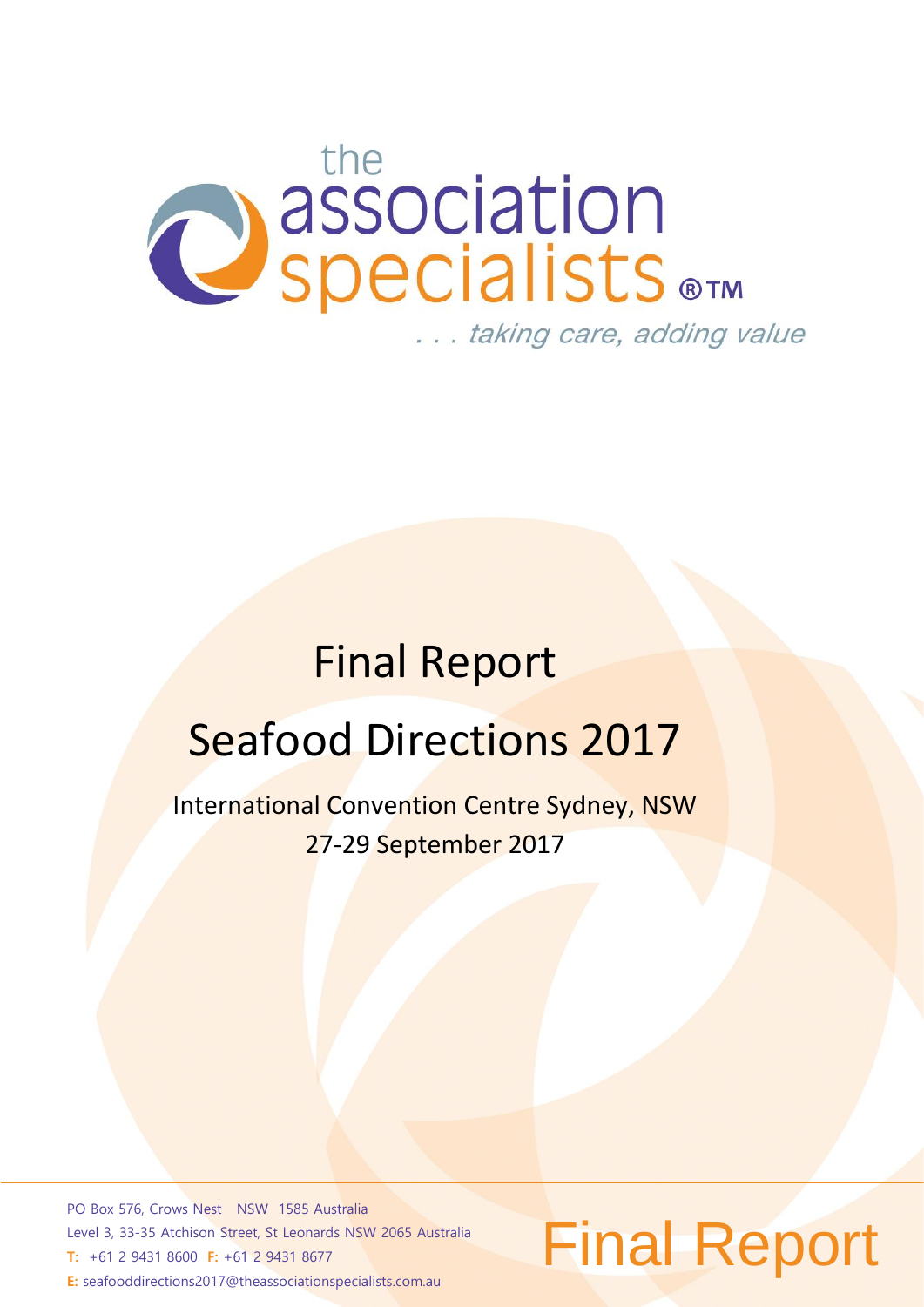## Seafood Directions 2017 Overview

In May 2016, The Association Specialists were contracted to manage the biannual National Seafood Industry Conference, Seafood Directions, at the International Convention Centre Sydney.

The event included the following:

- The conference was held across three days (Wednesday 27 September Friday 29 September 2017).
- The International Convention Centre Sydney was the main venue for the conference.
- The Novotel Darling Harbour and the IBIS Darling Harbour were the main sources of accommodation for the conference.
- The overall conference program consisted of plenary sessions, invited speakers, 2 concurrent sessions, twenty-six abstract presentations and various panel discussions.
- The conference featured two pre-conference activities including an overnight Huon Field Trip and an Economics Masterclass Pre-Conference Workshop.
- The conference also incorporated daily Sydney Fish Market, Behind the Scenes Tours, from Wednesday 27 September - Friday 29 September 2017.
- The Welcome Reception was held in the Exhibition area, in Parkside 1, on Wednesday, 27 September 2017.
- The National Seafood Industry Awards Dinner was held in the Grand Ballroom at the International Convention Centre Sydney on Thursday, 28 September 2017. The dinner attracted nearly 400 attendees.
- The "Power Up" Breakfast was held on Friday, 29 September and was organised by WINSC.
- The trade component was held in the exhibition space, where each catering break was held and fourteen exhibitors showcased their products and services.
- All plenary sessions and one breakout stream (i.e. all sessions in Parkside 2) were Live Streamed internationally to registered delegates.
- The event attracted a total of 355 registrations.

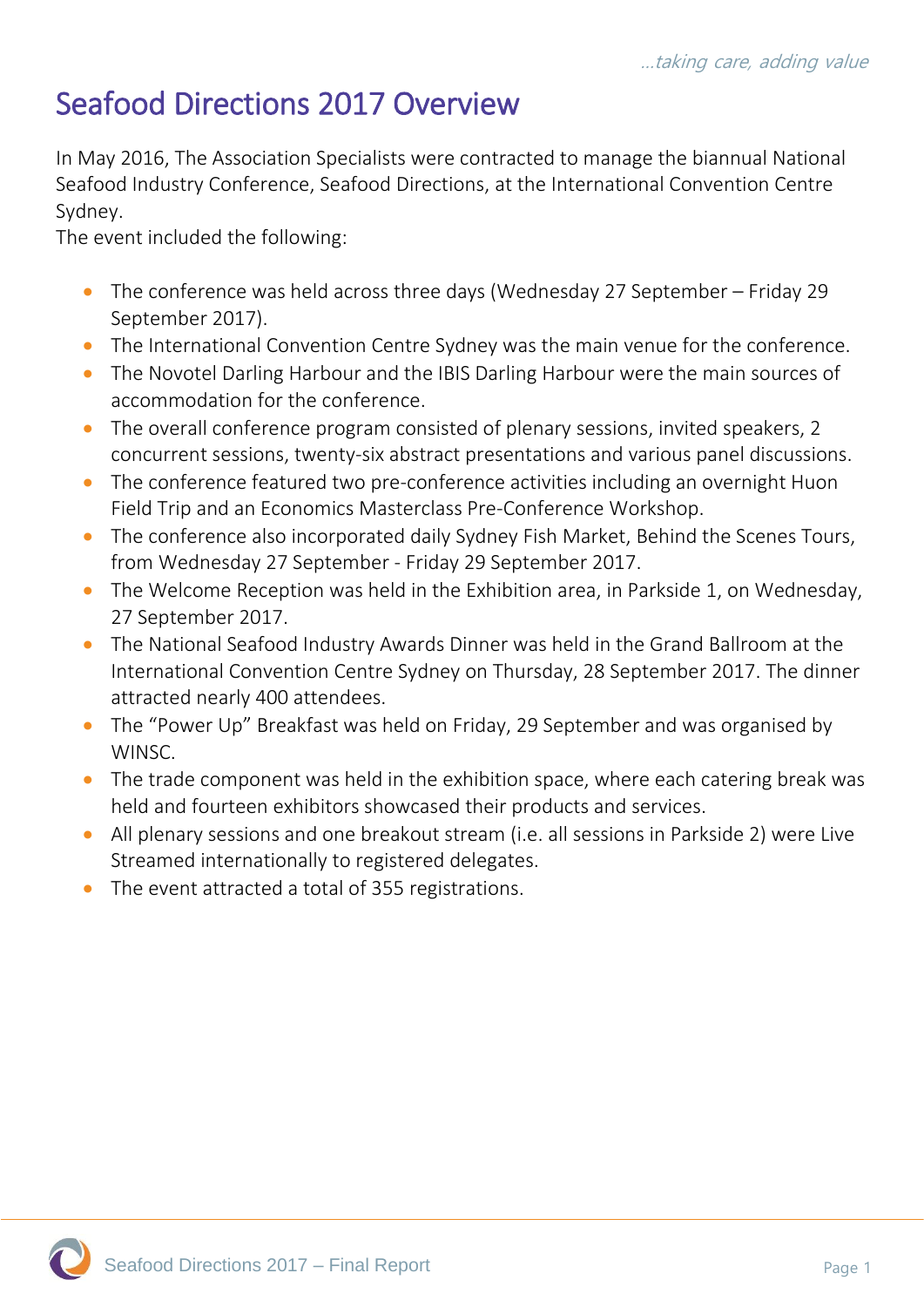## Scope of Services Provided

The Association Specialists were contracted to provide the following services:

- Project Management / General Administration
- Venue Logistics
- Delegate Registration and Accommodation Management
- Speaker Travel and Accommodation Management
- Marketing and Promotion of the Event
- Speaker Management & Audio-Visual Management
- Abstract Management
- Social Functions Coordination
- Food & Beverage Management
- Financial Management
- Subcontractor Management
- Overall Staging and Onsite Management
- Post Event Coordination

## Organising Committee

- Tricia Beatty Executive Officer, Professional Fishermen's Association
- Doug Ferrell Director, Fisheries Analysis, Department of Primary Industries
- Jayne Gallagher Managing Director, Honey & Fox
- Patrick Hone Executive Director, Fisheries Research and Development Corporation (FRDC)
- Aaron Irving CEO, Pearl Producers Association
- Veronica Papacosta Chair, Seafood Industry Australia
- Lowri Pryce Executive Officer, OceanWatch Australia
- Bryan Skepper General Manager, Sydney Fish Market
- Stephanie Williams Marketing and Communications Manager, Sydney Fish Market

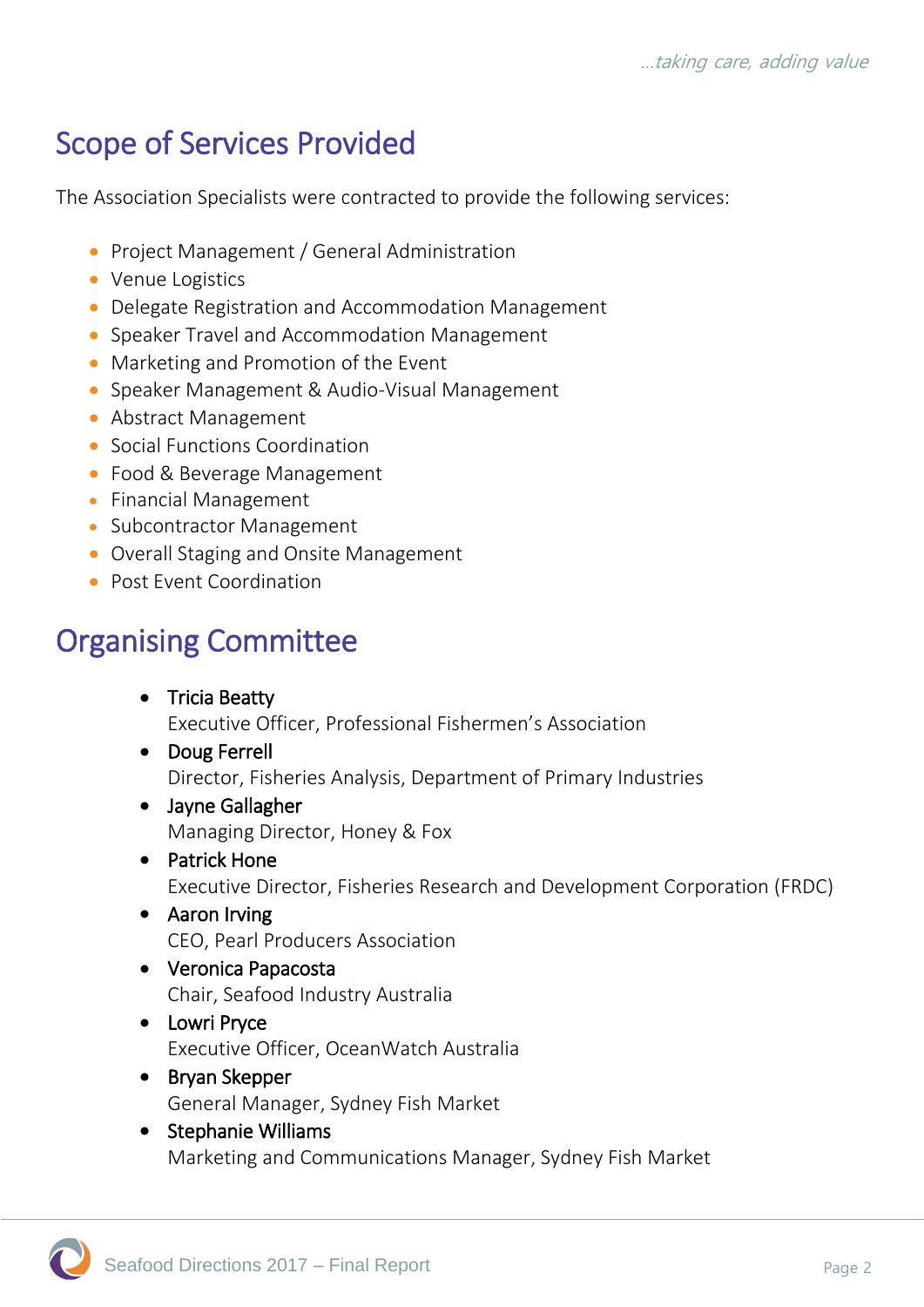## Professional Conference Organiser

Seafood Directions 2017 Professional Conference Organiser

Madeleine Catlin C/- The Association Specialists Pty Ltd PO Box 576, Crows Nest NSW 1585 Australia

- P: +61 2 9431 8600
- $F: + 61 2 9431 8677$
- E: [seafooddirections2017@theassociationspecialists.com.au](mailto:seafooddirections2017@theassociationspecialists.com.au)

## Conference Venue

Seafood Directions 2017 was held at:

International Convention Centre Sydney 14 Darling Dr, Sydney NSW 2000 (02) 9215 7100

The International Convention Centre Sydney was chosen and announced as the 2017 conference destination. The venue, described as Australia's "beacon of innovation, learning and entertainment" perfectly complimented the theme of this year's conference, "Sea the Future."

The venue could comfortably accommodate a main plenary room of 440 delegates and additional concurrent sessions. Parkside 1 easily accommodated fourteen exhibition booths, with enough space for catering and delegates. The Grand Ballroom held the National Seafood Industry Awards Dinner, which seated 40 tables of 10. The foyer area was used for the dessert buffet and encouraged additional networking opportunities.

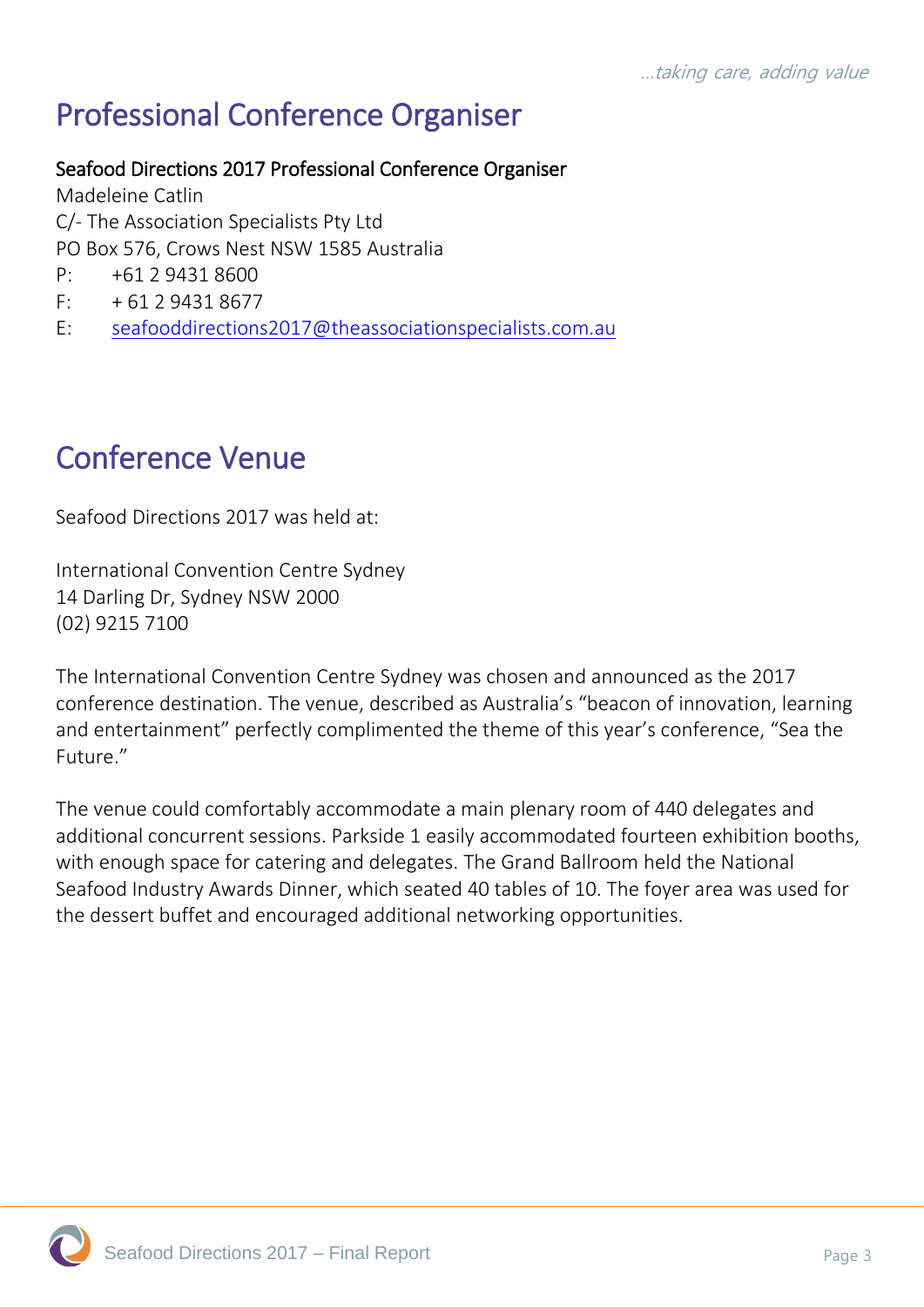## Event Statistics

| <b>Registration Statistics</b> |                                   |                |
|--------------------------------|-----------------------------------|----------------|
|                                | Sponsor/Exhibitor Registrations   | 16             |
|                                | Full Registration - Earlybird     | 100            |
|                                | <b>Full Registration</b>          | 85             |
|                                | Commercial Harvester Registration | 72             |
|                                | One Day Registration - Earlybird  | 6              |
|                                | One Day Registration              | 29             |
|                                | <b>Student Registration</b>       | 4              |
|                                | Invited Registration              | 43             |
| <b>TOTAL</b>                   |                                   | 355            |
| <b>Social Functions</b>        |                                   |                |
|                                | Gala Dinner                       | 395            |
| Demographics                   |                                   |                |
| Australia                      |                                   | 334            |
| Indonesia                      |                                   | 2              |
|                                | New Zealand                       | 7              |
| Vietnam                        |                                   | $\overline{2}$ |
| Tanzania                       |                                   | $\overline{1}$ |
|                                | <b>United States</b>              | $\mathbf{1}$   |
| India                          |                                   | 6              |
| Canada                         |                                   | $\mathbf{1}$   |
| Norway                         |                                   | $\mathbf{1}$   |
| <b>TOTAL</b>                   |                                   | 355            |
|                                |                                   |                |

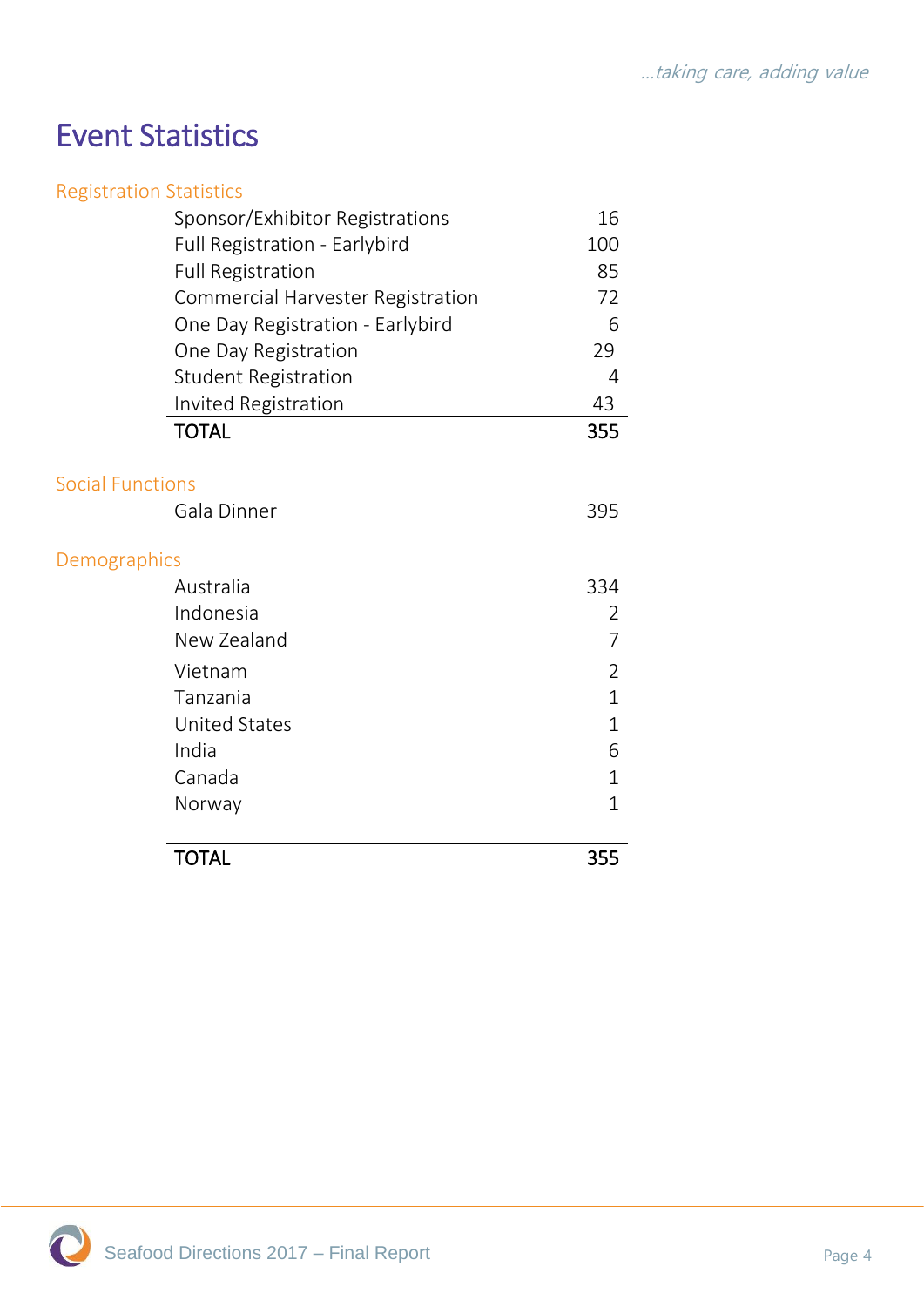| Australia by State |     |
|--------------------|-----|
| <b>ACT</b>         | 52  |
| <b>NSW</b>         | 111 |
| <b>WA</b>          | 24  |
| <b>NT</b>          | 10  |
| <b>QLD</b>         | 44  |
| SA                 | 42  |
| <b>TAS</b>         | 26  |
| <b>VIC</b>         | 25  |
| <b>TOTAL</b>       | 334 |

A full delegate list is included in the appendix.

## Marketing and Promotion

Promotion consisted of an integrated plan involving the use of:

#### Database

The need for a comprehensive and collated database became apparent early in the process. Each Committee member forwarded their individual databases of contacts to TAS for inclusion in a central Mail Chimp database. It was noted that all these contacts must remain confidential, be used for conference purposes only and not be distributed to alternate networks.

#### Save the Date and Registration Flyers

Initial marketing began with a distribution of the electronic Save the Date flyer in October 2016. The Save the Date flyer was uploaded online, sent via Mail Chimp to over 3000 contacts and distributed by each Committee member to their various networks. A follow up Registration Flyer was created mid-2017 and contained registration information including prices, speaker information and general conference information. This was distributed via the Mail Chimp database, uploaded to the website and sent out via committee members.

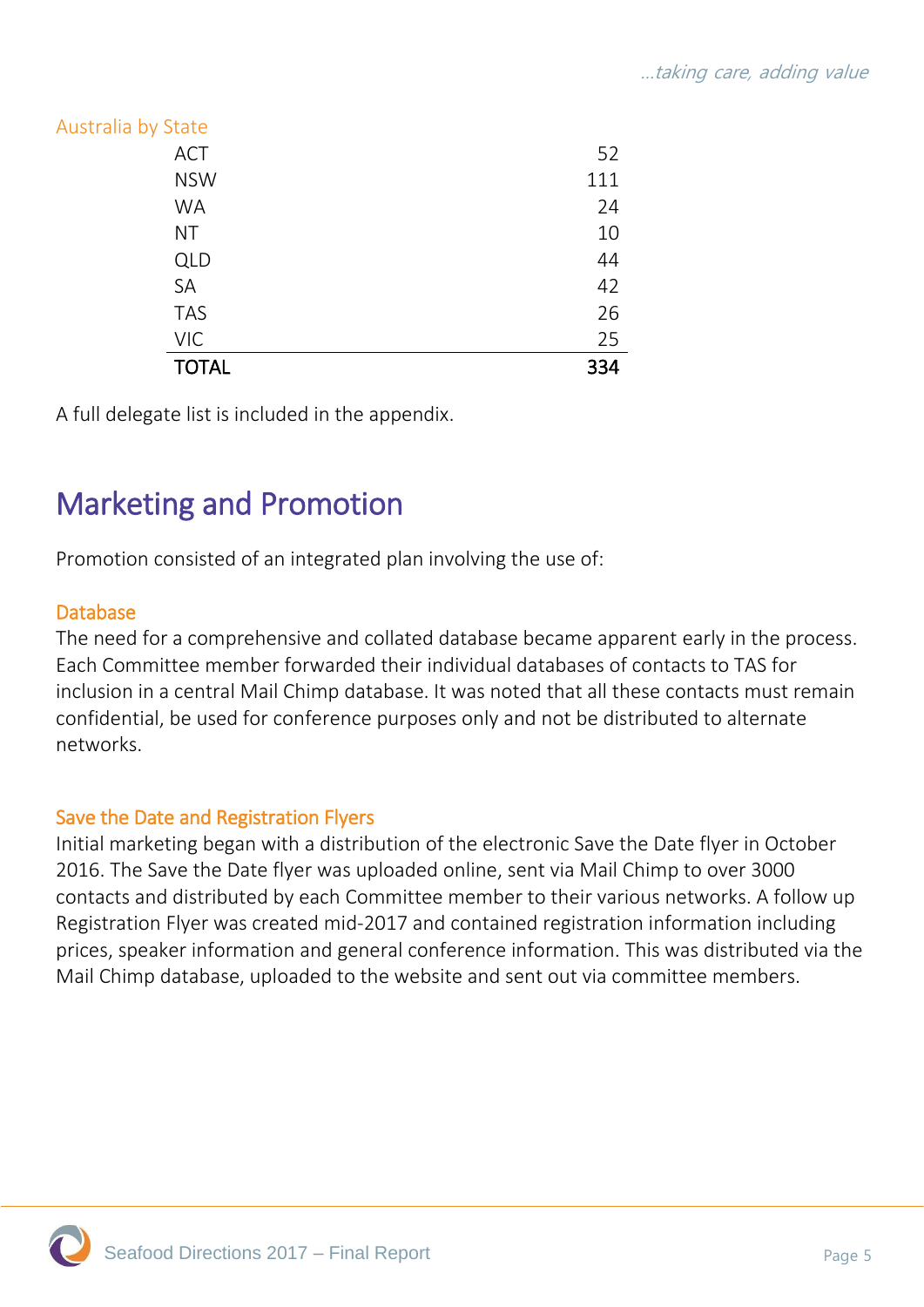#### Email Blasts

The centralised database of contacts facilitated streamline communication for the conference proceedings. A total of 16 general email blasts were completed regularly and included: call for abstracts, abstract reminders, registration reminders, early bird reminders, social function information accommodation reminders, speaker profiles, awards dinner information and live streaming information. Each email blast contained a direct link to the abstract submission and/or online registration page and the Seafood Directions 2017 website. This ensured that conference communication was delivered from one place, rather than from various networks. Towards the lead up to the event, one mail blast was scheduled for each week to ramp up the marketing prior to the event. This database will be especially useful for future years, as it will be updated with the 2017 attendees prior to hand over to the 2019 State Body. The information on past attendees has been lost each year and the creation of a centralised list will mean a collated and updated list for future conferences.

#### Conference Website

The conference website also required updating for the 2017 Conference. The original version was not compatible with mobile devices and could not be easily updated by The Association Specialists. The Committee voted to move the previous conference website and archive to a new platform "Fat Beehive" for the 2017 conference. This proved to be substantially cost effective, as the Conference Event Manager managed all uploads and updating including registration information, accommodation, speakers, program, workshop details, pre-event information and the conference archive post event.

#### Industry Collaborations

The Association Specialists (TAS) conducted significant research initially, to identify industry bodies who may be interested in collaborating with Seafood Directions and promoting the conference. TAS created a list of over 90 contacts, for which the committee then filtered through and included any direct contacts/ email addresses for marketing purposes. TAS contacted the organisations and requested website listing and collaborations. International and national websites affiliated with the industry were asked to post information on Seafood Directions 2017, including ESAM Australia and Notus. There was also an overwhelming amount of support from industry bodies which included conference information in their newsletters and mail outs to membership bases and in blogs. In particular, Fish eNews posted numerous accounts of Seafood Directions across the 18-month planning process, targeting the Western Australian region and posting all key updates, including weekly runs in the event section leading into the conference. Notus also included an e-newsletter to over 8, 000 industry contacts, the FRDC supported the conference through broadcast emails and The Aquaculturalists blog included conference information in the lead up to the conference. Welcoming a wide range of Steering Committee members from different areas of the

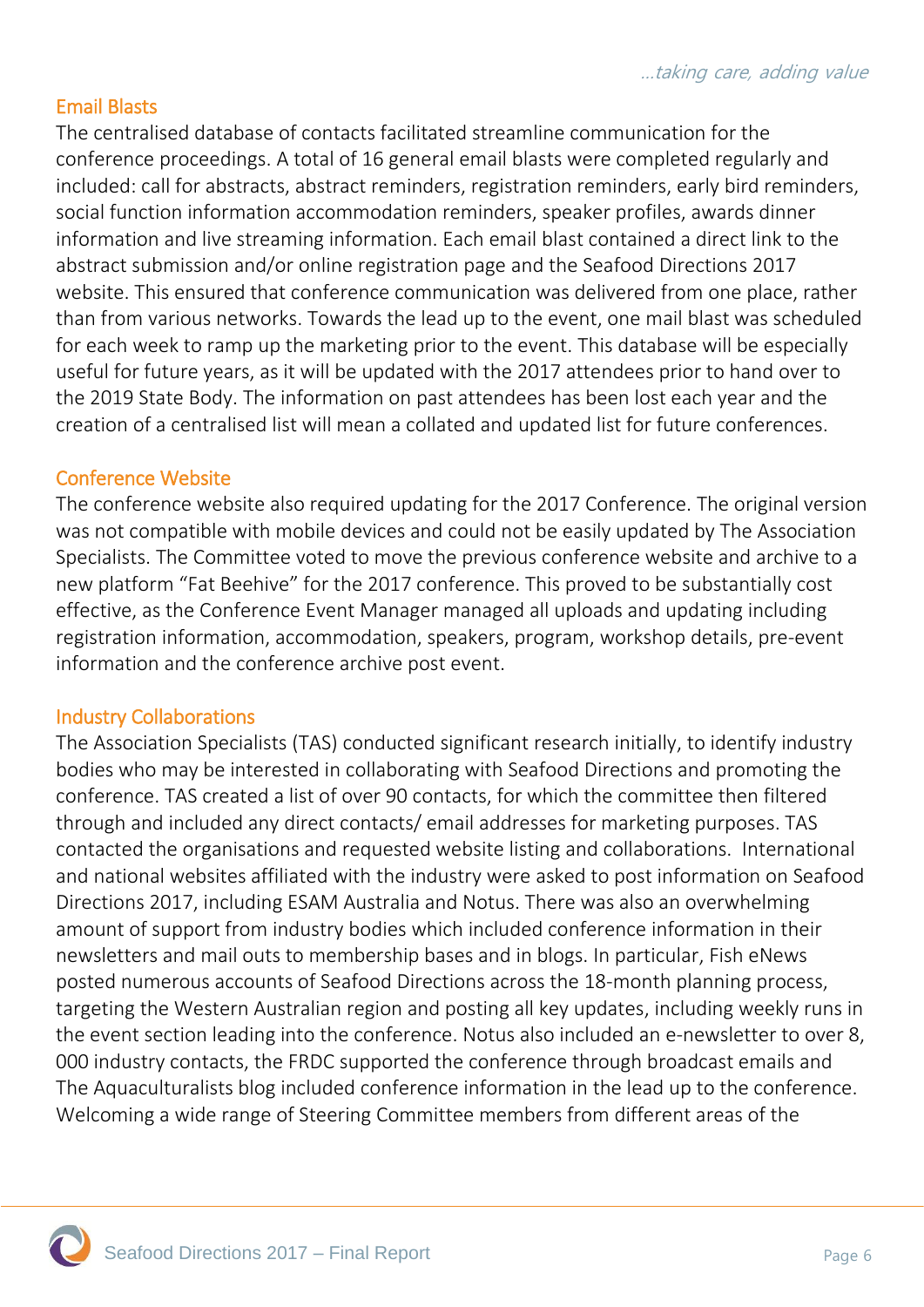#### …taking care, adding value

industry helped immensely in reaching as many people as possible prior to the event. All Committee members were instrumental in disseminating conference information and also helped to identify any missing attendees closer to the event via regular delegate list updates. This helped to reach as many industry professionals as possible, in a cost-effective way.

#### Social Media

The aim of the 2017 conference was to build the Seafood Directions social media presence, to fit within the theme of "Sea the Future." As such, use of the Seafood Directions hashtag was promoted in the conference app and on all holding slides throughout the conference. A separate social media schedule was developed and followed throughout the conference planning process. Posts occurred twice a week, on Tuesday and Thursday and these were managed by the Seafood Directions Professional Conference Organiser. The posts included speaker profiles, 'teaser' excerpts about the conference, video 'teaser' from speakers and Committee and general registration and social function information.

During the conference, an overwhelming social media presence was monitored through the event apps "event feed." This highlighted the many tweets from conference delegates and was monitored using the hashtag. This helped to enhance the conference social media presence, with a substantially increased following across all platforms. The social media presence also helped to engage conference attendees, with twitter screens located in each room and a twitter moderator up on stage for each session. The Twitter Moderator referred to the tweeted delegate questions to feed back to the session chair during question time and panel discussions. This proved an effective way of passing on questions, especially from those who may not want to get up in front of an audience. Importantly however, the twitter feed gave Live Streaming delegates the chance to engage with the session, from afar. This was unprecedented; an innovative approach to growing the community in a way that mirrored the tone of 'Sea the Future' as we endeavoured to capture the entire seafood industry.

The objective through the conference planning and execution was to enhance social media in order to support future planning. In the few days prior to the conference and three weeks after, the Facebook page reached an overwhelming 203% increase in reach, a 372% increase in post engagement and a 167% increase in page views.

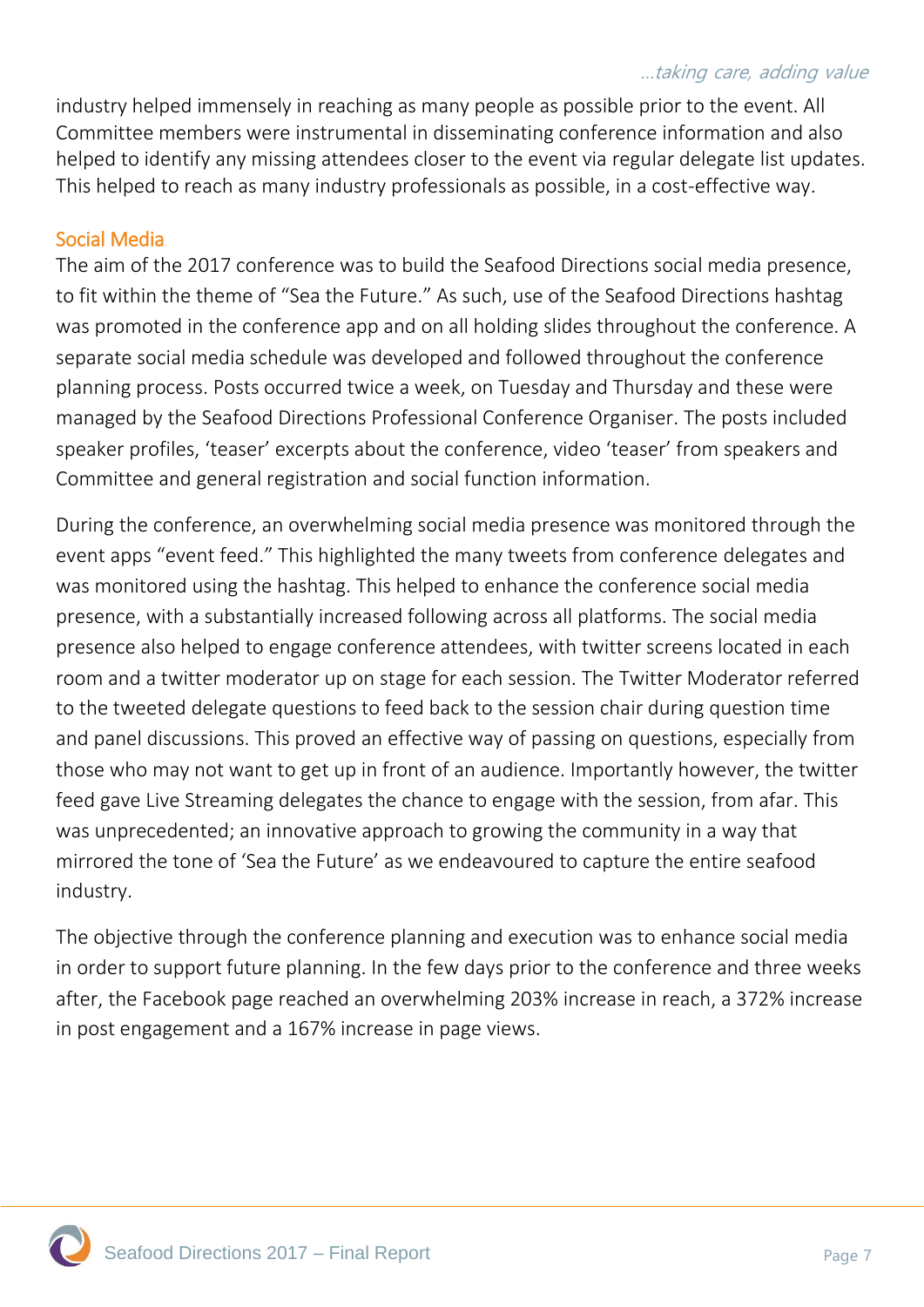

The success of the conference and the attendance numbers relies heavily on the ability to communicate and reach relevant audiences. If social media can continue to grow and develop for the 2019 conference, then the conference should continue to build its reach.

#### Conference App

This year Seafood Directions 2017 utilised a conference app. The app included features such as program, venue and map information, speaker profiles, delegate profiles and exhibitor information. It also allowed for the ability for push notifications to be sent out via the app, allowing another opportunity for sponsors to engage, the Committee to engage with the audience and for any relevant changes/ notifications. Seafood Directions also included "Exhibitor Lead Tracking" as a function on the app. This was an additional cost to the conference, however allowed exhibitors to scan the QR codes on delegate name badges to capture leads and store contact information for future purposes. The app also encouraged session evaluations, speaker evaluations, live polling and event survey uploads. The app was well received by delegates and was a great addition to the conference.

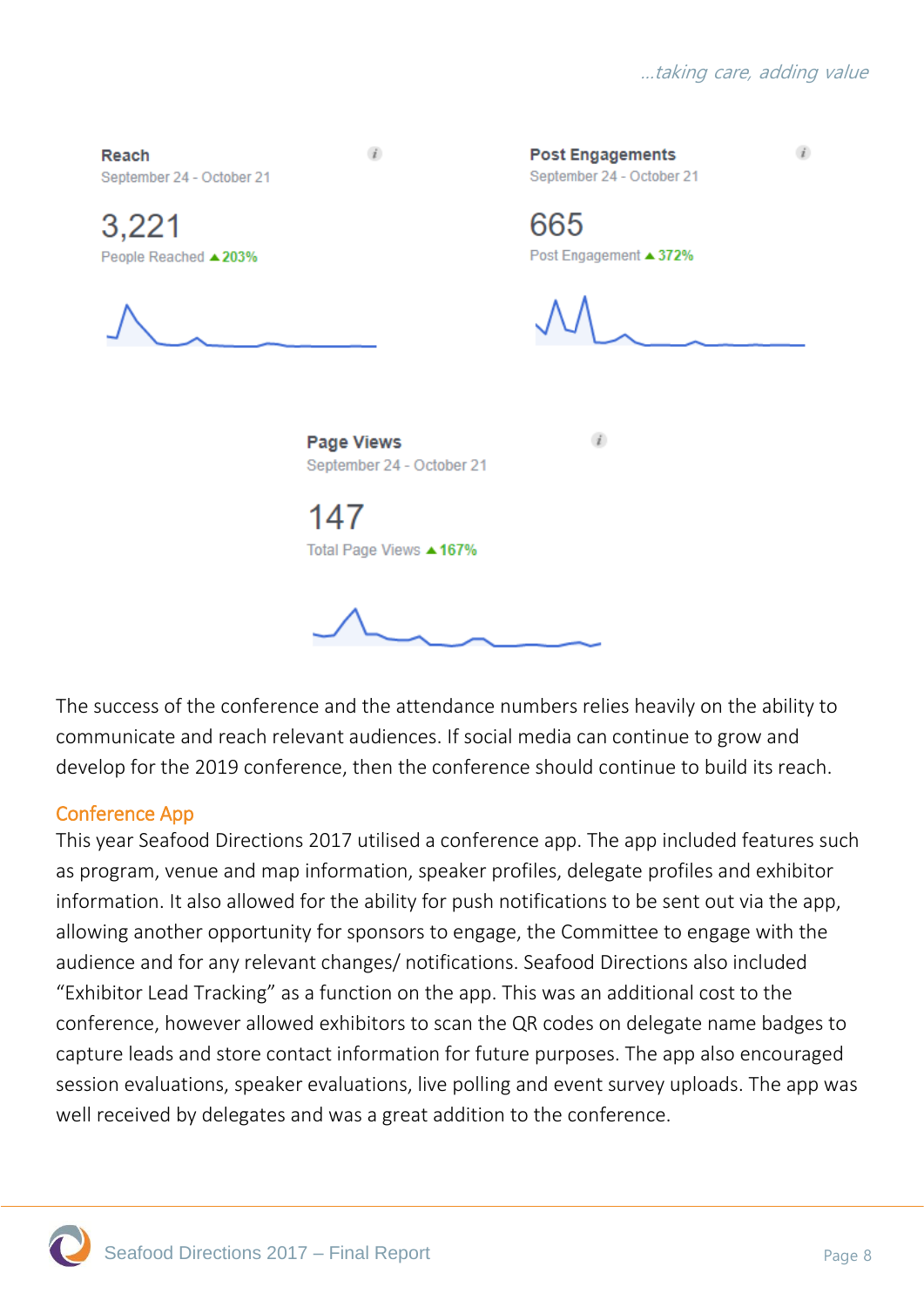

#### Most popular features at Seafood Directions Conference 2017

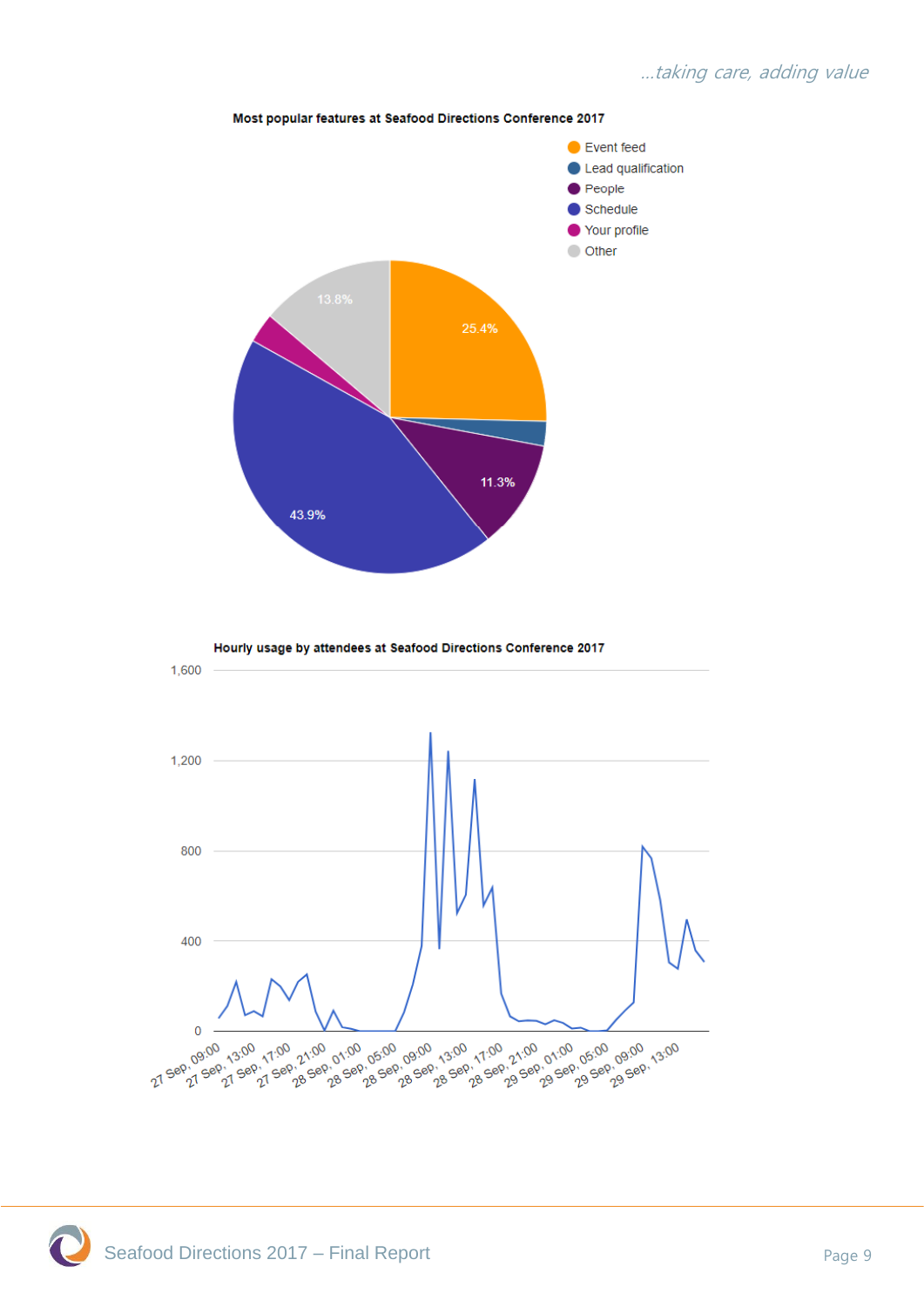#### Speaker and Committee Teaser Videos

To engage delegates and as a marketing push prior to the conference, invited speakers and committee members were urged to provide short "Teaser" videos for upload to the website and to social media. This proved an effective means of marketing as the first upload of the video reached 1,930 people (compared to the average 400 of other posts) and 187 post clicks. The videos were the most shared articles across social media platforms and offered symbiosis with the theme "Sea the Future" and new technology.

### Program

The program structure consisted of:

- Plenary sessions, invited speakers, 2 concurrent sessions, twenty-six abstract presentations and various panel discussions.
- Two pre-conference activities including an overnight Huon Field Trip and an Economics Masterclass Pre-Conference Workshop.
- Daily Sydney Fish Market Behind the Scenes Tours, from Wednesday 27 September Friday 29 September 2017.
- The Welcome Reception was held in the Exhibition area, in Parkside 1, on Wednesday, 27 September 2017.
- The National Seafood Industry Awards Dinner was held in the Grand Ballroom at the International Convention Centre Sydney on Thursday, 28 September 2017. The dinner attracted just under 400 attendees.
- The "Power Up" Breakfast was held on Friday, 29 September and was organised by WINSC.
- The trade component was held in the exhibition space, where each catering break was held and fourteen exhibitors showcased their products and services.
- All plenary sessions and one breakout stream (i.e. all sessions in Parkside 2) were Live Streamed internationally to registered delegates.
- The event attracted a total of 355 registrations.

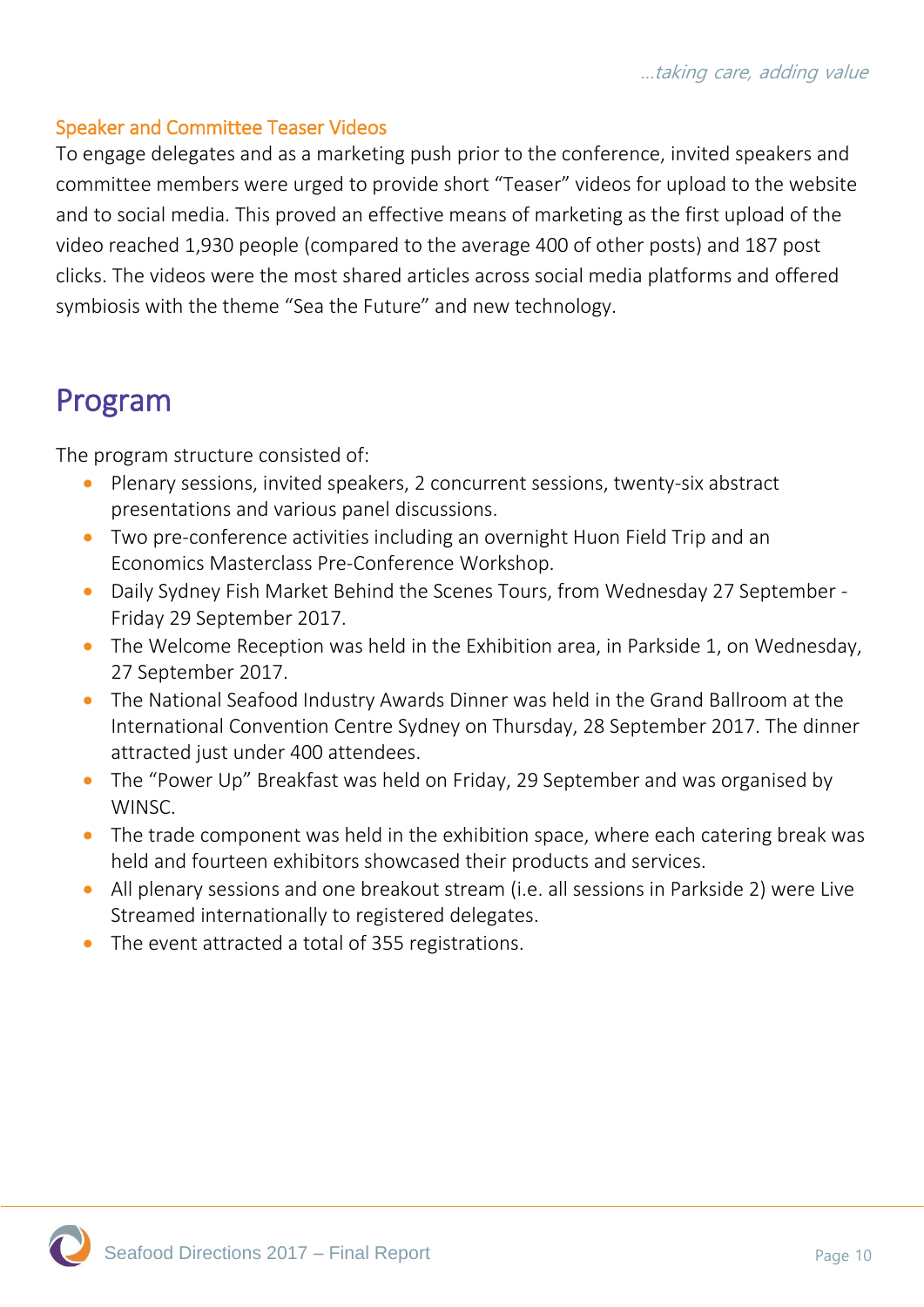## Social Functions

A Welcome Reception and the National Seafood Industry Awards Dinner were held as part of the official conference program:

#### Welcome Reception

| Date:  | Wednesday, 27 September 2017                                          |
|--------|-----------------------------------------------------------------------|
| Venue: | Parkside 1, International Convention Centre Sydney                    |
| Time:  | 1700-1900 hours                                                       |
| Cost:  | Included in full delegate registration, Guest Tickets \$80 per person |

The Welcome Reception showcased freshly shucked oysters, courtesy of Signature Oysters and Smart Oysters and fresh prawns supplied by Love Australian Prawns. The Association Specialists negotiated with the venue to allow these to be brought in free of charge and distributed to attendees. The fresh prawns and oysters was an effective way to kick off the National Seafood Industry Conference and encapsulated the essence of the event.

#### National Seafood Industry Awards Dinner

| Date:  | Thursday, 28 September 2017                                            |
|--------|------------------------------------------------------------------------|
| Venue: | Grand Ballroom, International Convention Centre Sydney                 |
| Time:  | $1900 - 2300$ hours                                                    |
| Cost:  | Included in full delegate registration, Guest Tickets \$175 per person |

A significant amount of negotiation was undertaken by The Association Specialists with the International Convention Centre Sydney to allow for fresh produce to be locally sourced and supplied for the Awards Dinner. The Association Specialists (TAS) met with the ICC on many occasions to coordinate the supply channels and ensure that premium seafood was delivered on the night.

Pre-dinner drinks were served as people arrived in the foyer and took their seats (allocated seating). Guests enjoyed a three-course seated menu, with specialty seafood, while being entertained by the band "The Merchants." The entrée was a platter of prawns, oysters, sashimi, caviar, kingfish and tuna. The main was a Mulloway fillet served with asparagus, leek and potato. The dessert buffet which was served in the foyer of the Grand Ballroom included a choice of four bite sized selections and had four selections of bite sized dessert.

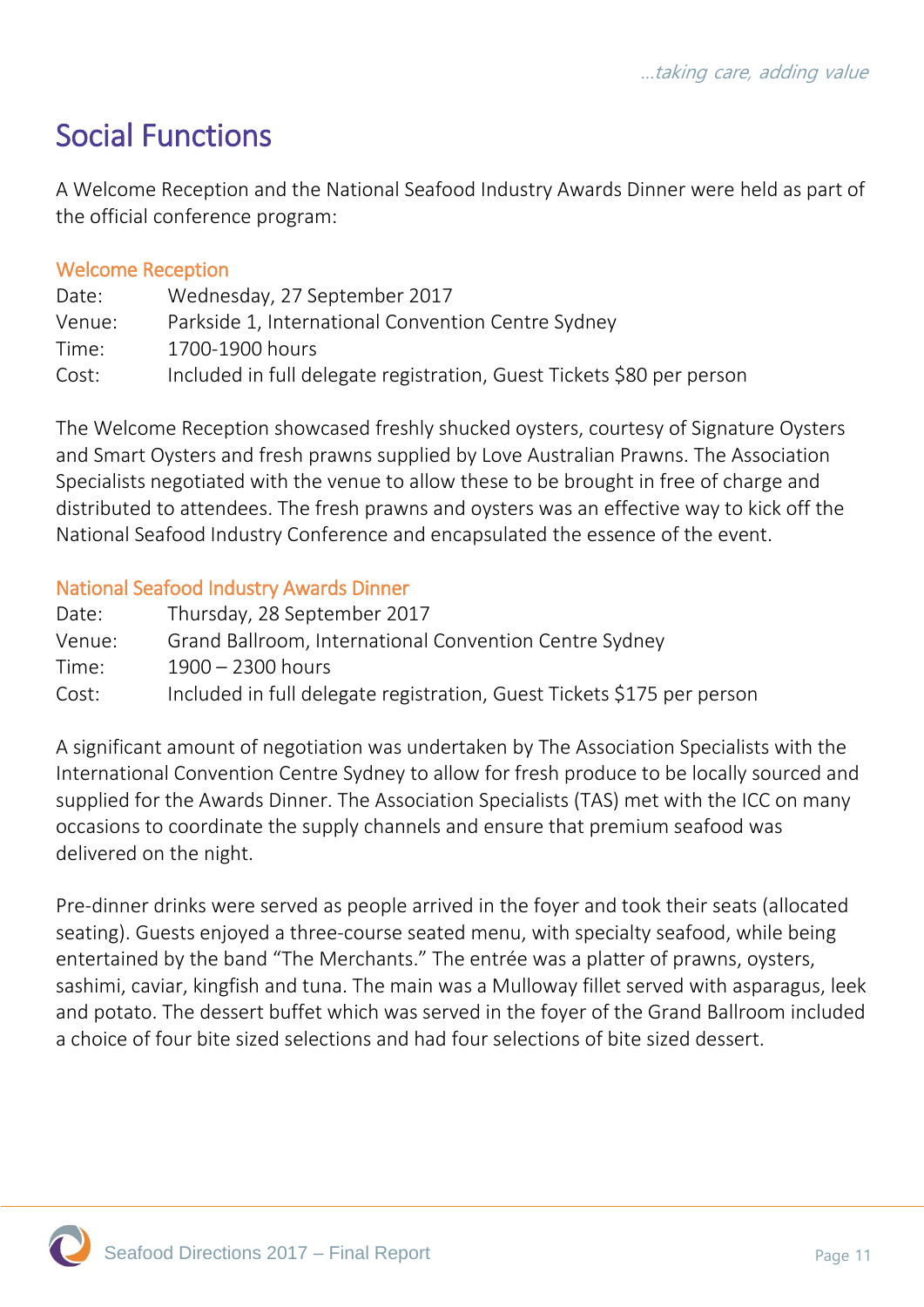## Sponsorship & Exhibition

The conference included a medium-sized trade component which was driven by both TAS and the organising committee members. A database of over 210 contacts from the seafood industry, based on previous years as well as additional online research, was used on a regular basis to publish the Sponsorship Prospectus and keep parties informed on conference progress. Personal emails and calls were also used to form relationships and secure sponsorship.

Prices include GST

| <b>Sponsorship Category</b>      | Organisation                                | Amount   |
|----------------------------------|---------------------------------------------|----------|
| 1 x Principle Sponsor            | Sydney Fish Market                          | \$35,200 |
| 1 x Gold Sponsor                 | <b>Fisheries Research and Development</b>   | \$25,300 |
|                                  | Corporation                                 |          |
| 1 x Award Dinner Sponsor         | OceanWatch Australia                        | \$12,925 |
| + Exhibitor                      |                                             |          |
| 1 x Silver Sponsor               | Union Pay                                   | \$11,000 |
| 1 x Silver Sponsor               | <b>Austral Fisheries</b>                    | \$11,000 |
| 1 x Silver Sponsor               | Department of Primary Industries            | \$11,000 |
| 1 x Coffee Cart Sponsor +        | A Raptis & Sons                             | \$11,000 |
| Awards Sponsor                   |                                             |          |
| 1 x Esky Bag Sponsor             | Fish X                                      | \$8,800  |
| 1 x Award Sponsor +              | Australian Maritime Safety Authority        | \$6,325  |
| Exhibitor                        |                                             |          |
| 1 x Session Sponsor              | Department of Agriculture and Water         | \$5,500  |
|                                  | Resources                                   |          |
| $1 \times$ Exhibitor + Full page | Chilltainers                                | \$3,800  |
| Advert                           |                                             |          |
| 1 x Lunch Break Sponsor          | <b>WWF Australia</b>                        | \$3,300  |
| 1 x Award Sponsor                | The Star Sydney                             | \$3,300  |
| 1 x Award Sponsor                | Professional Fishermen's Association, Coffs | \$3,300  |
|                                  | Harbour Fishermen's Co-op and the           |          |
|                                  | Commercial Fishermen's Co-op                |          |
| 1 x Award Sponsor                | Sanford Limited                             | \$3,300  |
| 1 x Award Sponsor                | Viscount Plastics Australia                 | \$3,300  |
| 1 x Award Sponsor                | Woodside                                    | \$3,300  |
| 1 x Award Sponsor                | NSW Fishing Industry Training Committee     | \$3,300  |

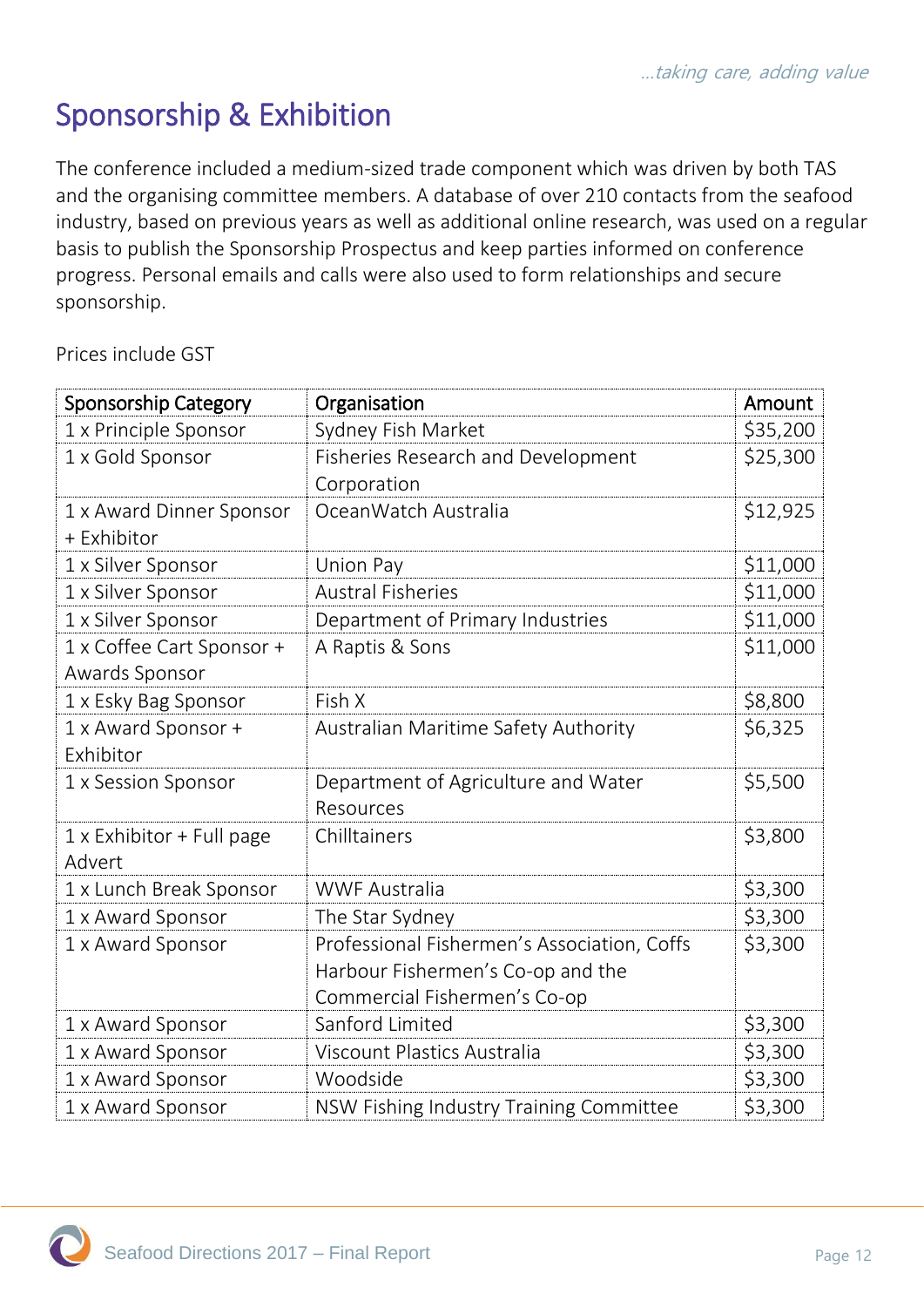| <b>WAFIC</b>                              | \$3,300 |
|-------------------------------------------|---------|
| <b>ESAM Australia</b>                     | \$3,025 |
| Australian Fisheries Management Authority | \$3,025 |
| <b>Notus</b>                              | \$3,025 |
| Seafood Industry Australia                | \$3,025 |
| TunaSolutions                             | \$3,025 |
| Techni Ice                                | \$3,025 |
| <b>Smart Oysters</b>                      | \$3,025 |
| Honey & Fox Pty Ltd (half price)          | \$1,650 |
| Womens Industry Network Seafood           | \$1,650 |
| Community                                 |         |
|                                           |         |

Fresh seafood was also sponsored in-kind for the Welcome Reception. Love Australian Prawns and Signature Oysters sponsored freshly shucked oysters and fresh prawns for conference delegates. They received a satchel insert and recognition in the program book and onsite in return.

PWC and Commonwealth Bank also sponsored in the way of providing keynote speakers for the conference. They received recognition on signage and in the program book in return.

Extensive research went in to developing a comprehensive sponsorship database and forming relationships with various sponsors. One of the biggest challenges from the hand over from 2015 was that with a completely new set of people and conference organisers, a lot of those relationships were lost and limited to no contacts from previous sponsors were passed on.

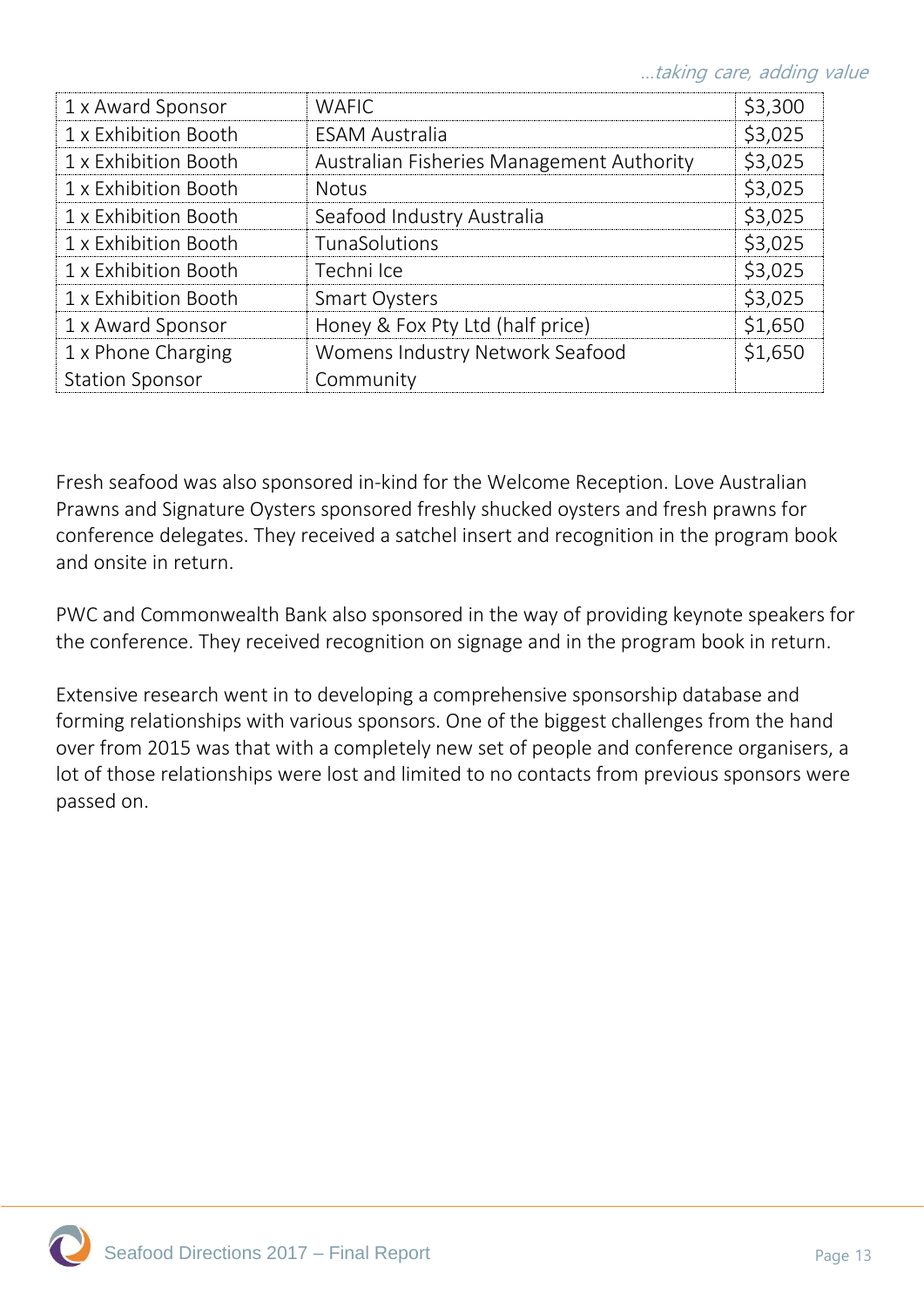## Live Streaming

The Committee pioneered Live Streaming for Seafood Directions 2017. The premise behind Live Streaming was to capture the audiences who may not be able to easily access the conference in person. Its objective was to ensure that the proceedings, discussion and decisions arising out of Seafood Directions were translated to the entire seafood industry, irrespective of whether you can make it to the conference. Audio Advice were engaged to manage and distribute the Live Streaming process. They did this via an online medium, which was able to be live streamed internationally without an issue. Delegates registered via a separate link in the registration system and then were emailed the link upon receipt of payment. The delegates also had the opportunity to go back and view past presentations for up to a month after the conference. All recordings were downloaded and TAS uploaded them to the website a short time after the conference. The number of Live Streaming delegates for 2017 was just over 10, however there is a strong feeling from the committee that if the next conference again engages with live streaming that the process will continue to grow and hopefully one day allow everyone in the industry to access information in real time.

## Financials

A dedicated, pre-existing conference bank account with Commonwealth Bank Australia ensured all transactions were recorded in accurate detail. Monthly bank statements were reconciled by The Association Specialists using Quickbooks to maintain up-to-date financial records.

A copy of the current profit and loss report has been included with this report.

The profit and loss report as at 15 November 2017 shows a net profit of \$56,349.56 (ex GST).

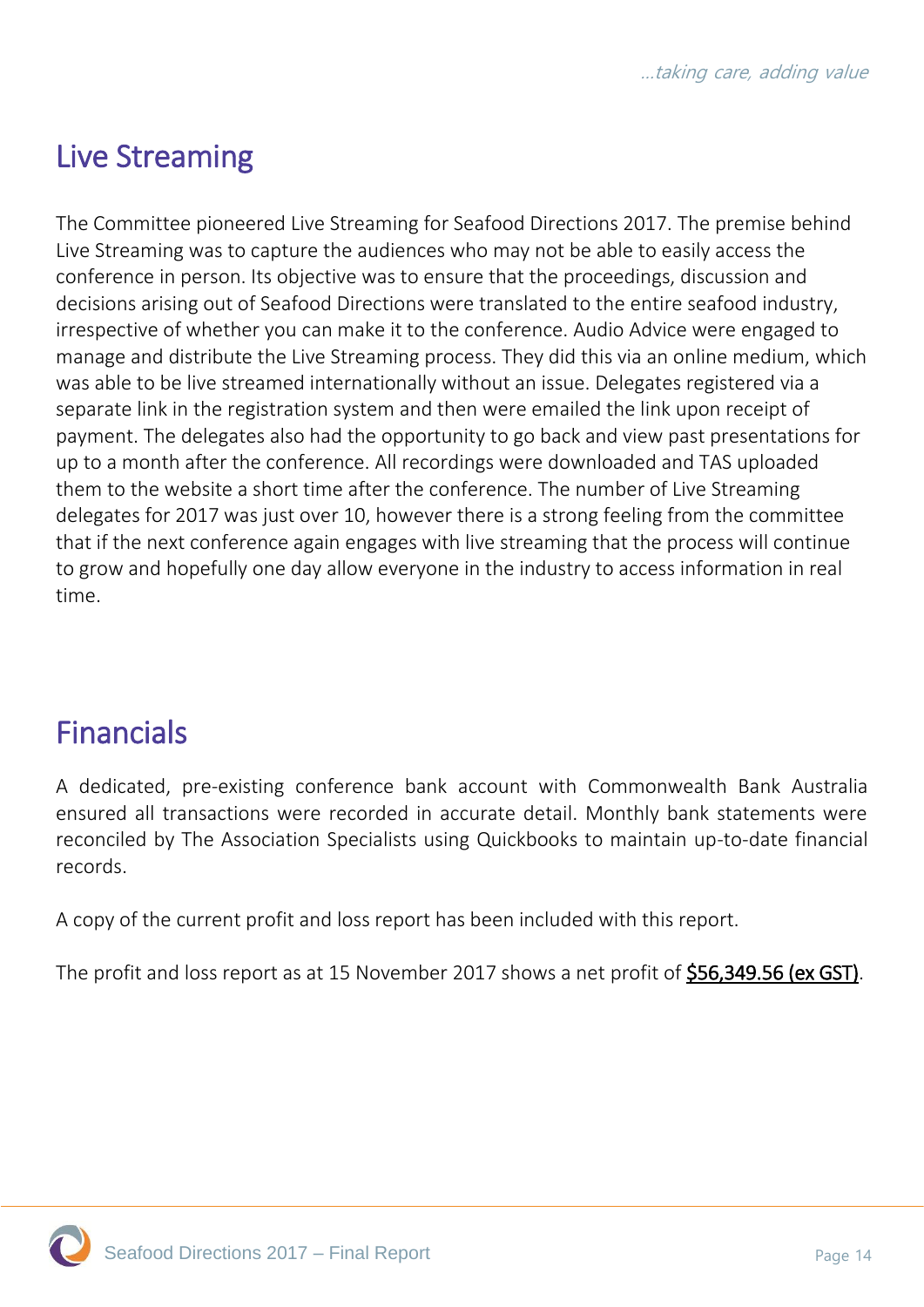## Feedback

There was an overwhelming amount of positive feedback from the 2017 Conference. The conference was well attended and well received.

A post-event survey was distributed via the conference app and consisted of a link for an online feedback survey asking 17 questions.

Of these attendees:

- 95% of attendees rated the content of the program and quality of speakers 4 or above
- 100% of attendees rated the National Seafood Industry Awards Dinner 3 or above

*"Excellent - it was the best Seafood Directions I remember for generating ideas and discussion about how to move the industry in new and expanding directions."*

Respondents also suggested that there was a good variety of presentations across *"seafood and non-seafood speakers It really stuck to the theme of future."* The venue and location was praised by delegates and the networking opportunities, during both the conference and the Awards Dinner was an added benefit. Delegates referred to the venue as *"handy and impressive location; inspiring speakers; networking possibilities."*

When asked what the top three things which delegates enjoyed most about the conference the popular answers were:

- Seeing SIA being up & running
- Aquaculture stream / combined conference
- "Sea the Future" theme
- The quality of presentations
- The smooth running of the event
- The contacts with stakeholders
- The information regarding innovations
- The positive vibe from industry
- *"The people, The people, The people"*
- The opening ceremony by the Tribal Warriors

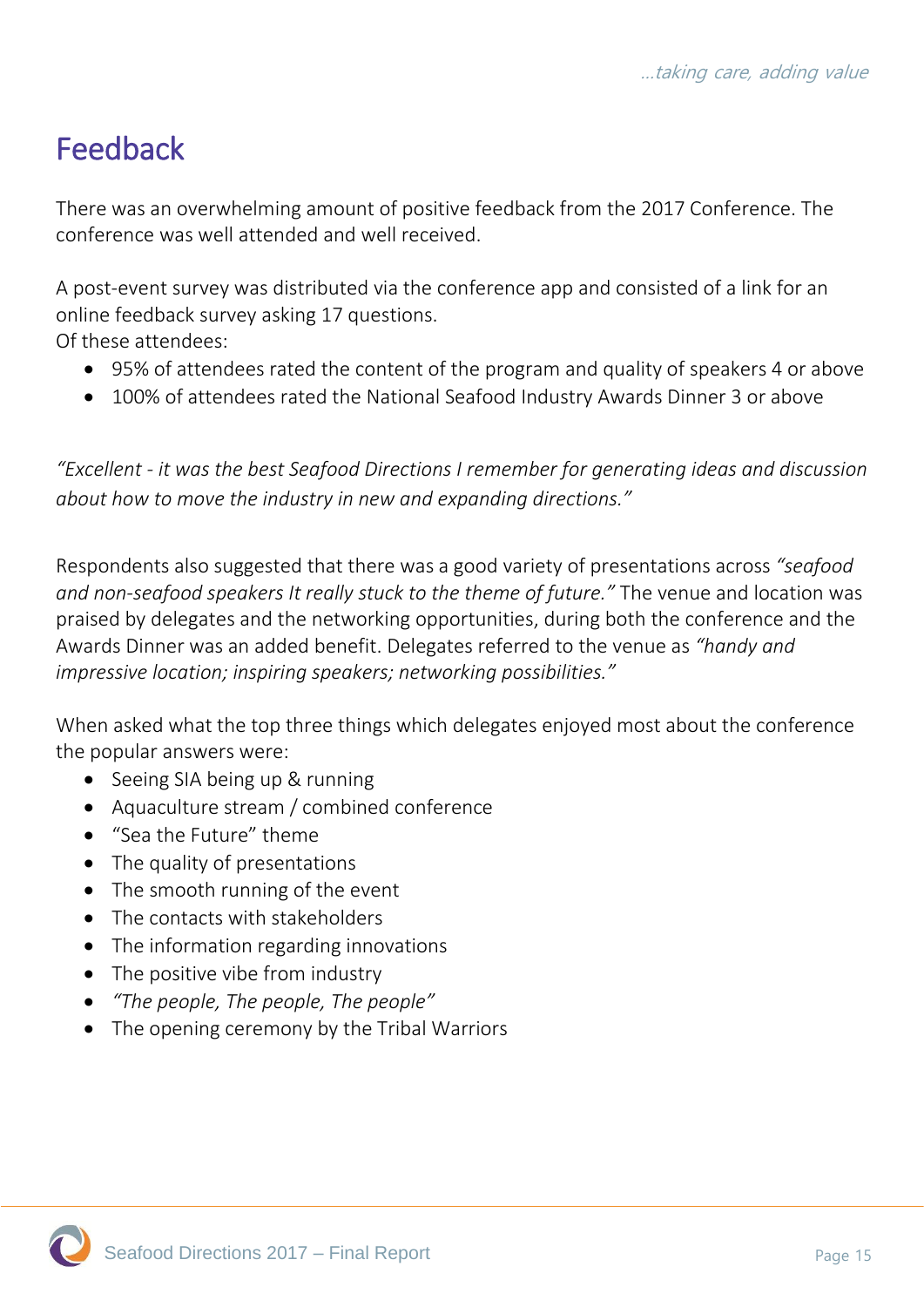When asked what key learnings delegates took from the conference, the popular answers were:

- Future of technology
- The seafood industry is already moving forward
- The industry is diverse
- A more effective way of communicating is needed to gain resonance with the community
- To be better prepared and plan for change
- To use all available resources to capitalise on the opportunities for sustainable and profitable growth
- What the future can look like, we may not be looking far enough ahead
- Consumers really don't have time to care about where their produce comes from
- Future proofing is real
- Better safety We need to be better at safety
- More discussion more often Different parties really need to talk more often
- Targeting promotion avenues where your customers are
- Storytelling; the need to connect the exciting tech possibilities with the realities of small scale fisheries; traceability is important
- Can't use logic and fact to change opinion based on fear and emotion
- Collaboration is critical

#### Further Feedback:

#### NB: Measured enjoyment out of 3 and above

- 40% of respondents had not attended the conference previously
- 97% of respondents said that the information prior to the event was easy to access and useful
- 98% of respondents enjoyed the National Seafood Industry Awards Dinner entertainment
- 100% of respondents enjoyed the catering at the National Seafood Industry Awards Dinner
- 95% of respondents suggested that the exhibition would impact their decision making or be useful for the future. Some of the reasons for this included: *"new products not seen before," "a well attended event with people across a broad range of backgrounds lots of people from a wide background"*

Delegates suggested future topics to include:

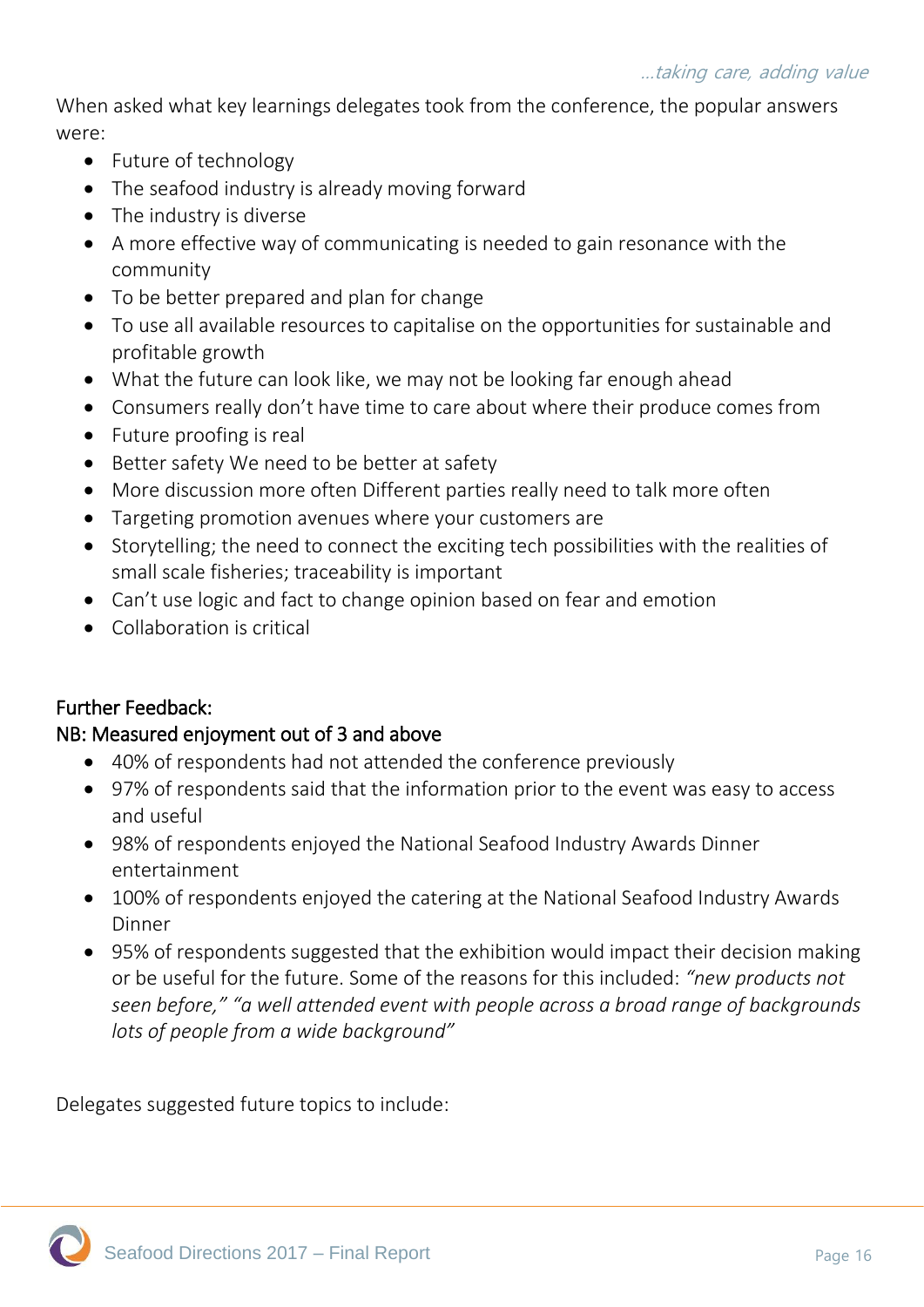- *"Feedback from new entrants on their experiences - what they found problematic"*
- More from fishers
- A further focus on changing attitudes in the industry; not being seen as the underdog or tolerating a mindset 'that's just who we are' in relation to safety/price/community attitudes/ new markets opportunities etc
- Foreign ownership and Ratio % ownership/control of ITQ
- More outsider perspective

Delegates suggested that areas of improvement could include:

- Longer breaks
- Structured networking session
- Displaying the twitter feed to the audience
- Parallel sessions timing the same so that people can move easily between sessions
- Mental Health Exhibition stand
- Better representation from state regulators
- More partner events
- More even room sizes
- More fishermen
- The Dinner on the second day
- Provide slide presentation on app or allow downloads pre-event
- Longer Panel sessions

Overall the feedback from the conference was extremely positive and left the industry excited for the future. Delegates written feedback includes:

*"Thank you to all involved for an excellent conference!"* 

*"Just wanted to pass along my congratulations on the conference, feedback from the NZ attendees was that it was a great couple of days."* 

*"I just wanted to say thanks so much for organising my pass to the Seafood Directions Conference last Friday. I really enjoyed my time at the conference and also the dinner the night before. The fishing industry has a bright future ahead!"*

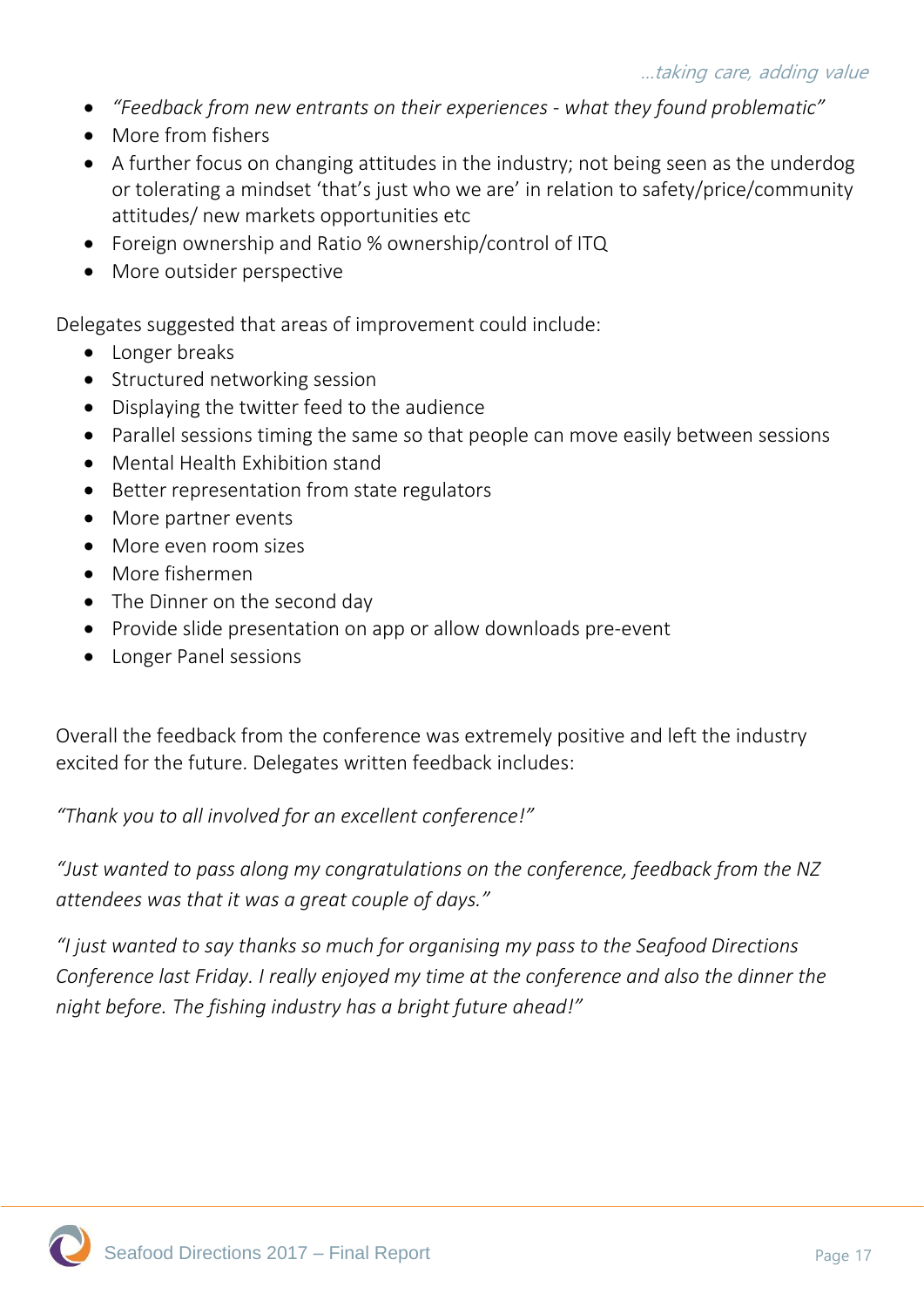*"Wanted to say thank you for your work in this conference, was great event. And for going above and beyond to get me to the conference!"*

*"Congratulations and thanks to you and your committee for a fantastic conference. I always have great fun and enjoy and really value the networking but I thought the program was very excellent. As I say to people I have returned bubbling with futuristic and disruptive thoughts, and heaps of new science and research ideas."*

*"Congrats on such a well organized conference – both contents wise and the entire flow of the event. Indeed it was well themed in showcasing the role disruptive technology will play to support all of us in our respective interests. It was indeed very impressive. well done – and I am sure you are relieved as so much of hard work has gone into this."*

*"Great event – I watched online and the quality of speakers was good as was the organisation of the two days. Not sure who was on the organising committee, again well done."*

*"It was a pleasure to be part of the event which was extremely well run, and all parties very good to deal with."*

## Recommendations

Recommendations for future meetings would include:

- **Investigate option for longer sessions**
- To have presentation PowerPoint slides available to delegates prior to the conference.
- Clearer communication about the National Seafood Industry Award judging process, including who is responsible
- Potentially, start the State Award Judging Process earlier in the year
- More information on session content available on the website prior to the event
- Have a holding slide for panel discussion which lists the speakers
- Continue to grow the database for communication purposes, as it was challenging to have effective communication prior to this database
- Grow social media and continue to do regular updates